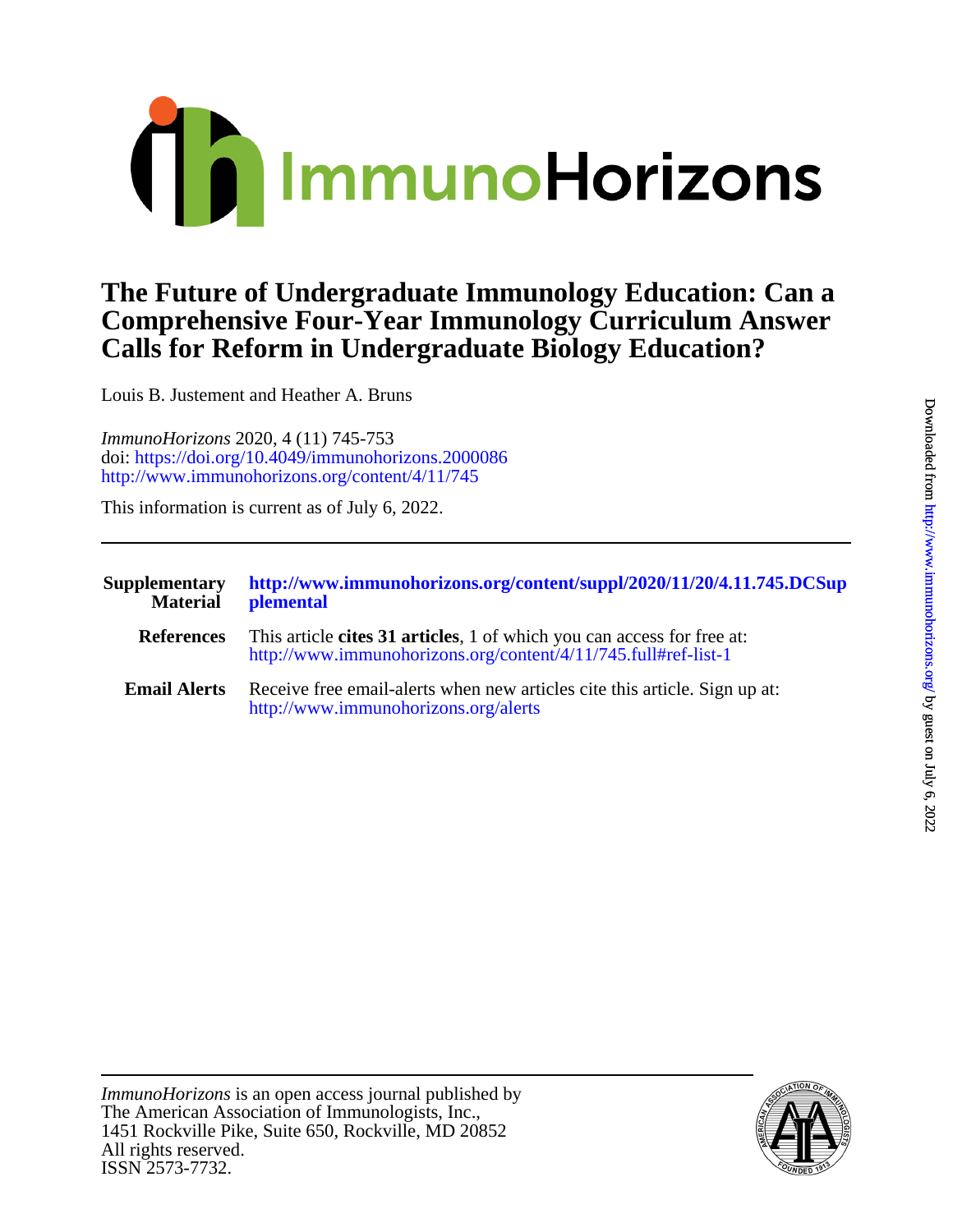# The Future of Undergraduate Immunology Education: Can a Comprehensive Four-Year Immunology Curriculum Answer Calls for Reform in Undergraduate Biology Education?

### Louis B. Justement and Heather A. Bruns

Department of Microbiology, University of Alabama at Birmingham, Birmingham, AL 35294

### ABSTRACT

The field of immunology is rapidly evolving and has significant relevance to understanding human health, particularly in light of the threat from infectious diseases and the ability to harness the immune system to treat cancer, autoimmune diseases, and allergies. Providing opportunities to explore the field of immunology is relevant to undergraduate students interested in pursuing careers in health professions and biomedical research. There are calls for greater emphasis on interdisciplinary science education at the undergraduate level and the acquisition of transferrable competencies that will prepare undergraduates for success in a range of careers. The study of immunology provides an ideal platform to expose students to interdisciplinary science, both at the foundational and applied level. We describe the organization of an immunology curriculum, development of program learning objectives, selection and mapping of content objectives across courses, and programmatic assessment with the intent to meet calls for reform in undergraduate biology education. ImmunoHorizons, 2020, 4: 745–753.

### INTRODUCTION

The immune system is a complex network of soluble mediators, cells, tissues, and organs that work together to generate and regulate responses necessary to protect us from infectious pathogens that cause disease. Understanding how the immune system functions is also critical for appreciating the etiology, progression, and treatment of a wide range of diseases. Thus, a case can be made that teaching immunology at the undergraduate level is appropriate to ensure that we have a cadre of knowledgeable individuals who go on to pursue careers in healthcare and research. However, research has demonstrated that the immune system is far more intricate than first realized and highlights the interdisciplinary nature of the field of immunology. The immune system interfaces with all other organ systems in the body, intimately linking it to several physiologic processes that regulate health and disease. Understanding how components of the immune

system are generated and the basis of immune responses requires an understanding of concepts in many scientific disciplines, including molecular and cellular biology, genetics, chemistry, and biochemistry. Understanding how components of the immune system influence physiologic processes and provide protection from disease requires application of knowledge in additional subjects such as microbial pathogenesis, anatomy, and physiology. Finally, learning about the immune systemis analogous to learning a new language composed of complex terminology and conceptual paradigms. Comprehending this information and its complexities is unlikely to be accomplished in a single course or even in a track within a major because of the time needed for students to be able to learn core concepts and then apply that knowledge using higher-order thinking. This reality supports the need to develop comprehensive, four-year educational programs at the undergraduate level to provide students with an in-depth exposure to

Received for publication October 5, 2020. Accepted for publication November 2, 2020.

Address correspondence and reprint requests to: Dr. Louis B. Justement and Dr. Heather A. Bruns, University of Alabama at Birmingham, 1720 2nd Avenue South, 845 19th Street South, BBRB 273B, Birmingham, AL 35294. E-mail addresses: [lbjust@uab.edu](mailto:lbjust@uab.edu) (L.B.J.) and [habruns@uab.edu](mailto:habruns@uab.edu) (H.A.B.)

Abbreviations used in this article: CURE, course-based undergraduate research experience; VALUE, Valid Assessment of Learning in Undergraduate Education. The online version of this article contains [supplemental material](http://www.immunohorizons.org/lookup/suppl/doi:10.4049/immunohorizons.2000086/-/DCSupplemental).

This article is distributed under the terms of the [CC BY 4.0 Unported license.](https://creativecommons.org/licenses/by/4.0/) Copyright © 2020 The Authors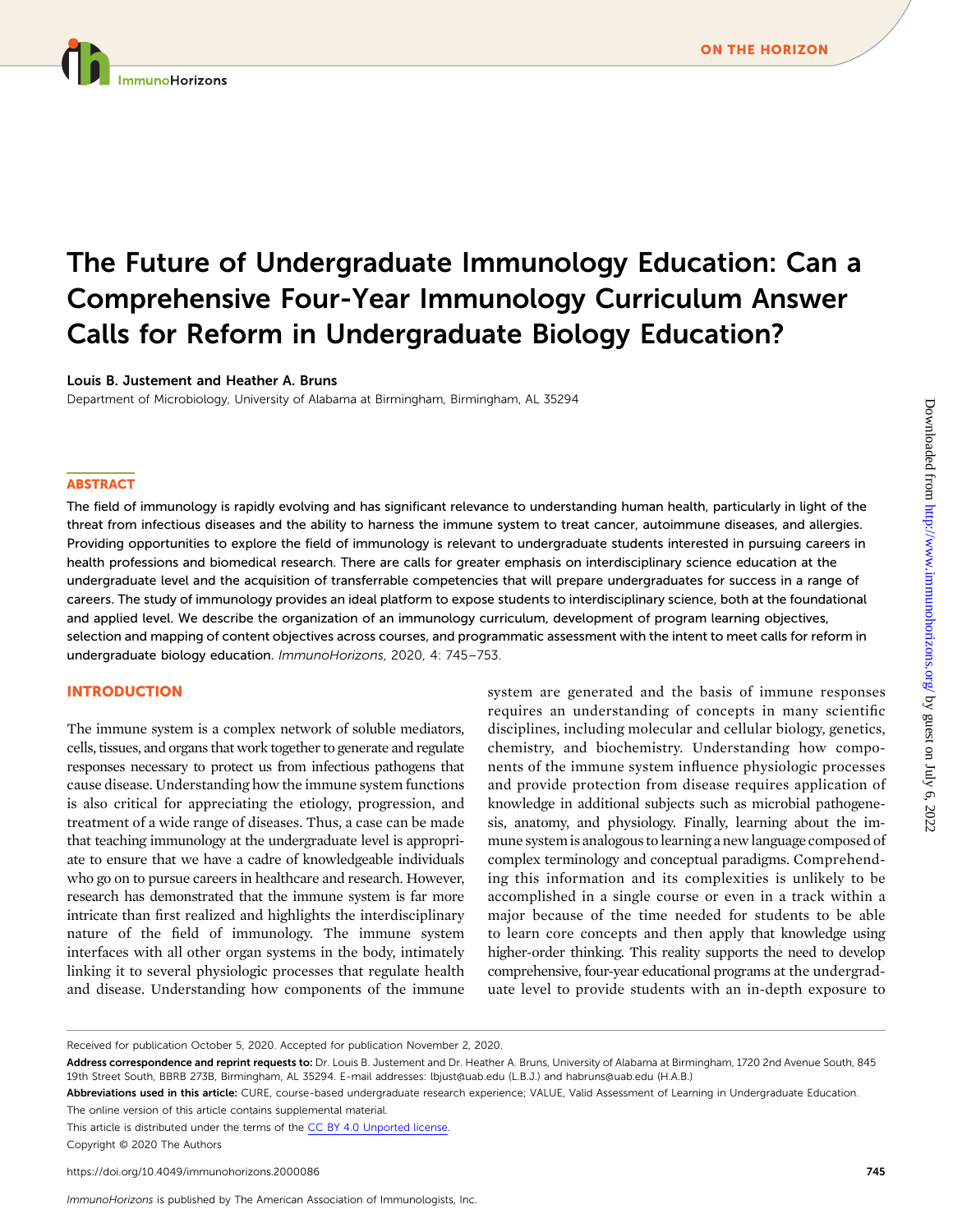both the normal as well as the pathophysiological aspects of the immune response.

### Interdisciplinary science and undergraduate education

In addition to the inherent relevance of immunology for understanding host defense and immune-mediated disease processes, the focus on developing comprehensive undergraduate curricula in immunology addresses the call for reform in biology education. Numerous reports have called for reform in undergraduate biology education and have focused on the acquisition of various competencies in the biological sciences at the undergraduate level. These competencies include an appreciation of the interdisciplinary nature of science and scientific literacy and are important to ensure the success of graduates who subsequently pursue professional or graduate school. At the same time, efforts to ensure that graduates have acquired a range of transferrable competencies to facilitate their ability to succeed in a variety of career paths and to ensure that they have the ability to quickly adapt to the changing labor market because of sociological and technological advances have been called for  $(1-5)$ . As noted above, recommendations for reform from these reports have been largely focused on the integration of knowledge across scientific disciplines. In 2003, the National Research Council proposed that biology majors need to acquire stronger foundations in core subjects and interdisciplinary problem-solving abilities and that changes in teaching and learning must be made to better engage undergraduate students (2). In 2009, the Association of American Medical Colleges and Howard Hughes Medical Institute recommended the development of more interdisciplinary and integrative courses in the undergraduate science curriculum (5). These calls for change, in addition to others, led to the development of Core Competencies and Disciplinary Practice outlined in "Vision and Change in Undergraduate Biology Education" (1). The ability to tap into the interdisciplinary nature of science is one of the six core competencies that are described.

Interdisciplinary education involves instructional methods built around common themes that can be studied from the perspective of multiple disciplines (6, 7). Similarly, interdisciplinary science education enables practitioners to provide contextual insights from multiple scientific disciplines that are distinct but complementary, enabling students to solve complex problems. Integrated science curricula can take many forms, but ideally, courses and programs that provide opportunities for students to merge knowledge and methods from multiple disciplines and subsequently apply that information to understand a subject more deeply or solve a complex problem successfully demonstrate the goal of integrated scientific learning (6).

### Immunology offers an ideal platform for interdisciplinary science education at the undergraduate level

The historically siloed nature of undergraduate science majors has presented a number of challenges in generating authentic interdisciplinary opportunities. There are, however, disciplines that can be considered inherently interdisciplinary because of the complexity of their subject matter. Neuroscience and immunology

are both disciplines that study complex systems comprising networks of organs, tissues, cells, and molecules that interface with all other organ systems in the body. Both the nervous system and the immune system play critical roles in maintaining normal physiologic functions that contribute to health, while also requiring strict regulation to avoid pathophysiologic states that contribute to disease. Understanding the components of these systems, their functions, regulation, and integration with other systems in the body requires students to access knowledge gained in several other scientific disciplines. As students begin to learn about the foundational principles underlying the normal function of the immune system, they must draw upon chemistry, biochemistry, genetics, and molecular and cellular biology to understand how the immune system develops, functions, and is regulated. As students begin to apply their understanding of the fundamentals to host–pathogen interactions and immune-mediated diseases, they will have to incorporate principles from anatomy, physiology, pathology, and microbiology to fully appreciate how the immune system regulates health and disease. Importantly, one can also demonstrate interdisciplinary connections between engineering, physics, chemistry, and the quantitative sciences, including statistics and bioinformatics, with the study of immunology, both at the foundational and applied levels.

In contrast to the widespread availability of undergraduate neuroscience programs offered by academic institutions in the United States, there are only a handful of comprehensive programs in immunology (8). Although immunology education has historically been reserved for the graduate level, the rapid expansion of discovery in the field of immunology and application of this knowledge has increased the demand for individuals who possess an in-depth understanding of the immune system. As interest in undergraduate immunology education grows, we propose that the creation of undergraduate immunology programs can address the calls for reform in undergraduate biology education and foster the acquisition of competencies that extend beyond discipline-specific knowledge. In this perspective, we describe the creation of a model undergraduate immunology curriculum and outline a plan to map foundational and applied content in immunology across five core courses. Additionally, we discuss the interdisciplinary nature of immunology and provide a framework for program assessment to evaluate acquisition of core knowledge and transferrable competencies as well as the ability to apply the knowledge, skills, and attitudes in an interdisciplinary manner.

### CURRICULUM DESIGN

### Identification of program learning outcomes

In this age of rapidly expanding knowledge in scientific fields and the accumulation of vast amounts of information that is readily available because of technological advances, teaching students in an accessible way that fosters development of critical thinking, problem-solving, analytical, and communication skills is as important as teaching specific content within a given scientific discipline. For the development of a comprehensive undergraduate immunology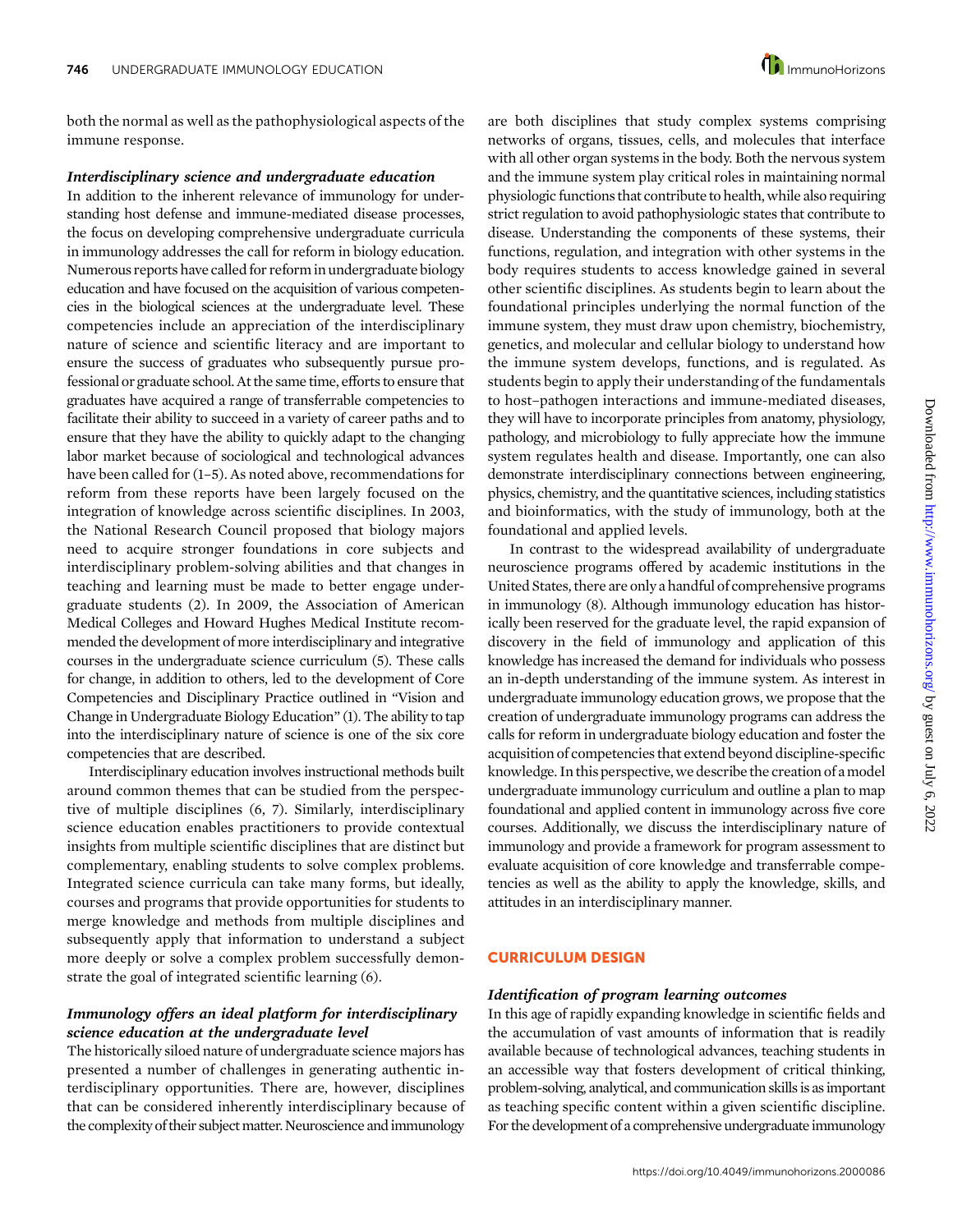curriculum that would teach students in an accessible way and develop necessary competencies, we propose the use of a backward design approach. The backward design approach, also referred to as "understanding by design," first identifies the desired knowledge and competencies of students, which are then used to guide the development of instructional methods and forms of assessment (9). This design strategy has been used to successfully guide a variety of educational science curricula, from the development of physiology lessons (10) and introductory biology courses (11) to the creation of nutrition programs (12) and comprehensive curricula for neuroscience (13, 14) and nursing (15, 16), among many others.

Drawing on our experience in immunology education at all levels, we propose the following would be desired attributes of graduates from an undergraduate immunology program: 1) understand the interdisciplinary nature of science, 2) demonstrate scientific literacy, 3) appreciate the role of the immune system in health and disease, and 4) develop transferrable competencies necessary for success in biomedical careers.

Following the backward design strategy, we propose the following program learning outcomes for a comprehensive undergraduate immunology curriculum, which are derived from the desired attributes of graduates of the program: 1) acquire knowledge of the immune system and apply it in an interdisciplinary framework, 2) develop critical thinking and problem-solving skills, 3) develop scientific inquiry and quantitative reasoning skills, 4) communicate effectively orally and in writing, 5) work well as part of a team, and 6) behave professionally and ethically. Identification of the program



### FIGURE 1. Overview of the backward design approach for creating the curriculum infrastructure to support learning outcomes.

Identification of the attributes desired in graduates of an undergraduate immunology curriculum directs the creation of the program learning outcomes (PLOs) and subsequent development of educational activities and assessments that demonstrate the development of competencies as students progress through the program.

learning outcomes provides a framework in which the development of assessment strategies, instructional methods, and learning activities can occur in both classroom and research settings (Fig. 1).

### Organization of the core immunology content

The complex and interdisciplinary nature of immunology, coupled with rapid expansion of information in the field, requires careful thought with regard to the selection and delivery of the disciplinespecific, interdisciplinary, and competency-based content. As envisioned, the core curriculum would consist of a sequence of courses that delve into foundational and applied concepts pertaining to the immune system while using teaching pedagogies that foster the development of competencies identified in the program learning outcomes. Ideally, this sequence of courses would begin in the second term of the sophomore year. However, because immunology is not widely taught at the high school level, we argue that it is beneficial to create one or more introductory, one credit-hour seminars or colloquiums that can be used to introduce freshmen to critical concepts in immunology and that provide an overall context for the important role that the immune system plays in health and disease (Table I). Such introductory courses should be designed to build community among students in the major and introduce students to current topics in immunology, ongoing research into the immune system, and how knowledge of the immune system can be used to diagnose and treat disease. An example would be a course that provides a historical overview of important topics in immunology such as vaccines, emerging infectious diseases, autoimmunity, transplantation, and immunotherapy. Complementary courses could revisit these or similar topics but with a focus on how biomedical research into the immune system generates novel information that can be harnessed to develop diagnostics and therapeutics to improve health and treat disease. Importantly, although these introductory courses are important for fostering a community of engaged students, which is critical for building a program, these courses could be adapted to meet core curriculum requirements for other majors, thus reaching a broader audience.

Following the introductory courses, we propose a sequence of five courses that comprise the "core" courses of the major (Table I). Core courses would focus on building foundational knowledge in immunology while reinforcing and applying concepts from other scientific disciplines. Recommendations regarding immunology content at the undergraduate level have not been addressed in the field. Thus, the proposed content for a comprehensive immunology curriculum was identified by a group of faculty in the Department of Microbiology at the University of Alabama at Birmingham that are actively engaged in education at several levels. The contributing faculty reached consensus on 10 content objectives (Table II) and a corresponding list of subtopics ([Supplemental Material\)](http://www.immunohorizons.org/lookup/suppl/doi:10.4049/immunohorizons.2000086/-/DCSupplemental). The content subtopics were then mapped into the five core courses of the major ([Supplemental Material\)](http://www.immunohorizons.org/lookup/suppl/doi:10.4049/immunohorizons.2000086/-/DCSupplemental).

Recognizing the density and breadth of information in the field of immunology, we propose the use of a "bull's-eye" approach for framing content delivery through the core courses of the major.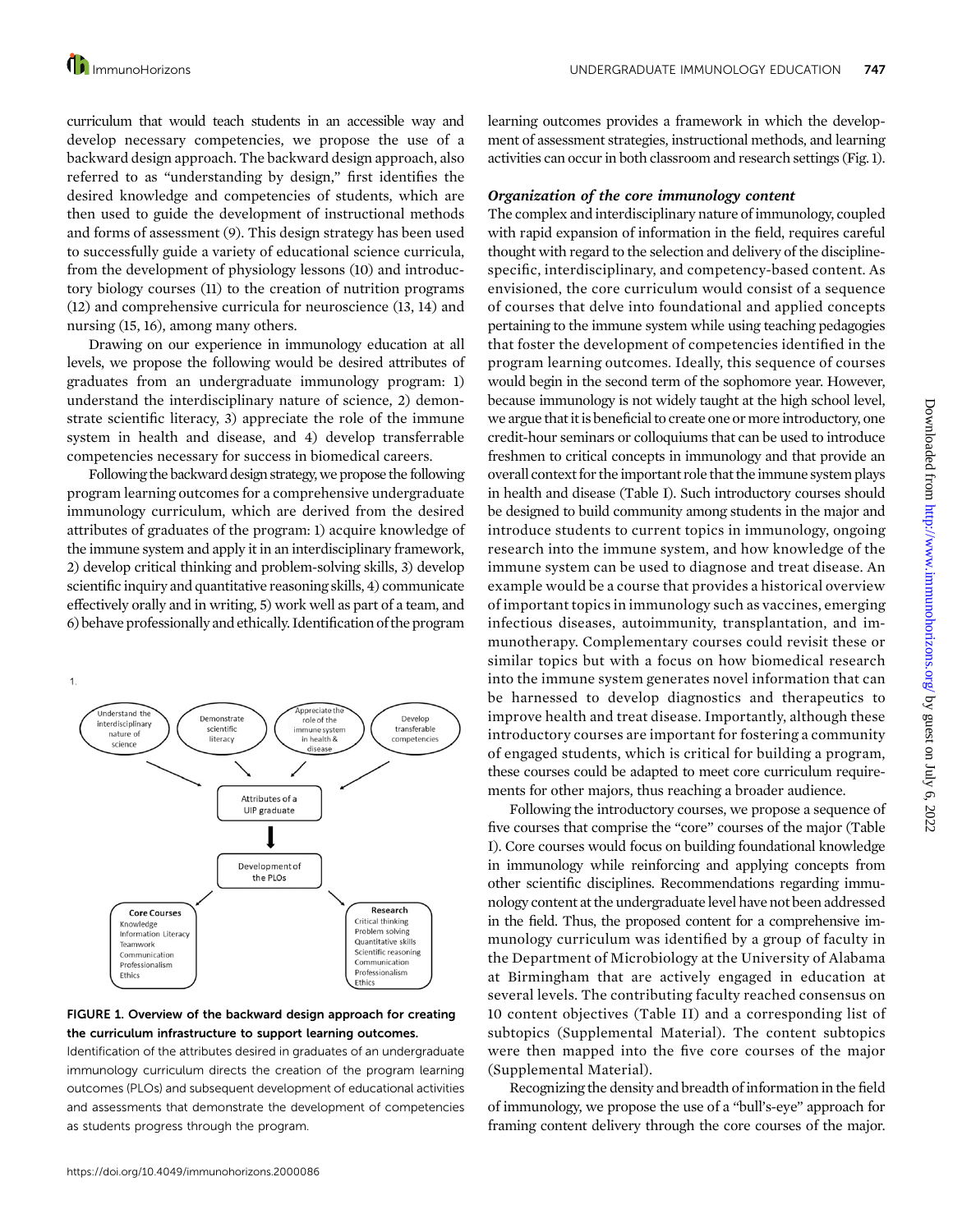

| Year 1       |              | Year 2        |                 |                     | Year 3               | Year 4                                                         |                 |  |
|--------------|--------------|---------------|-----------------|---------------------|----------------------|----------------------------------------------------------------|-----------------|--|
| Fall         | Spring       | Fall          | Spring          | Fall                | Spring               | Fall                                                           | Spring          |  |
| Introduction | Introduction | Introduction  | Organic         | Physics I           | Physics II           | Microbial                                                      | Immune-Mediated |  |
| to           | to Chemistry | to Biology II | Chemistry II    |                     |                      | Pathogen-Immune                                                | <b>Diseases</b> |  |
| Chemistry I  | H            |               |                 |                     |                      | System Interaction                                             |                 |  |
| Calculus     | Introduction | Organic       | Genetics        | <b>Fundamentals</b> | <b>Biostatistics</b> |                                                                |                 |  |
|              | to Biology I | Chemistry I   |                 | of                  |                      |                                                                |                 |  |
|              |              |               |                 | Biochemistry        |                      |                                                                |                 |  |
|              | Current      | Seminars in   | Biology of      | Foundations in      | Foundations in       |                                                                |                 |  |
|              | Topics in    | Immunology    | Microorganisms  | Immunology:         | Immunology:          |                                                                |                 |  |
|              | Immunology   |               |                 | The Innate          | The Adaptive         |                                                                |                 |  |
|              |              |               |                 | Immune              | Immune               |                                                                |                 |  |
|              |              |               |                 | System              | System               |                                                                |                 |  |
|              |              |               | Introduction to |                     |                      |                                                                |                 |  |
|              |              |               | the Immune      |                     |                      |                                                                |                 |  |
|              |              |               | System          |                     |                      |                                                                |                 |  |
|              |              |               |                 |                     |                      | Recommended time frame for research (minimum of two semesters) |                 |  |

TABLE I. Core science courses in the immunology major

This is a recommended academic plan for alignment of science courses and immunology core courses across a four-year curriculum.

This approach requires the identification of core topics that form the foundation to which contextual and application-based information can be added and expanded upon in subsequent courses (Fig. 2). Employing the bull's-eye approach would provide students with complementary, iterative exposure to core topics throughout the curriculum to reinforce their comprehension and retention of the information, which is arguably complex in nature. As an example of this approach, core topics pertaining to both innate and adaptive immunity would be covered in the first course in the core sequence (sophomore year). These core topics would then be reinforced in two subsequent courses (junior year) that specifically delve into the innate and adaptive arms of the immune system by revisiting the core topics in greater detail and in differing contextual frameworks, as outlined in the content subtopics map [\(Supplemental Material\)](http://www.immunohorizons.org/lookup/suppl/doi:10.4049/immunohorizons.2000086/-/DCSupplemental). Last, application of the core topics would be accomplished in the final two courses of the sequence (senior year) through the introduction of information pertaining to the nature of the immune response to specific classes of pathogens as well as concepts focused on how dysregulation of the immune system leads to immune-mediated diseases and how the immune system can be harnessed to treat disease. Importantly, in the field of immunology, an assessment of the inclusion of specific immunology topics in introductory courses at the undergraduate level has yet to be undertaken, nor has consensus regarding perceived core topics in the field been confirmed. Thus, in employing the bull's-eye approach to structure the content delivery in the curriculum, the core topics identified (Table III) were selected because they facilitated the most appropriate delivery framework for this comprehensive curriculum.

### Programmatic assessment

Assessment, curriculum, and instruction are central to educational practice, and alignment of these components is critical to ensure an effective learning environment across a program (17, 18). The inclusion of proper forms of assessment in the curriculum can promote learning by providing impactful pedagogical experiences (19). Furthermore, knowing whether students are able to transfer and apply core knowledge learned in one disciplinary course to another or in an interdisciplinary context provides information about the effectiveness of the curriculum as a whole (20). Following the backward design approach, forms of assessment should be selected that can provide evidence of achievement of the identified program learning outcomes (9). Assessment maps can provide structure and continuity in the selection of assessments for individual courses, as well as across the program, to gauge the attainment of learning goals by students as they progress through the program. Based on the program learning outcomes discussed above, the assessment map detailed in Table IV demonstrates a comprehensive plan for evaluating attained competencies within courses and across the program.

Programmatically, we propose that assessment of student acquisition of knowledge could be evaluated through the administration of a multiple choice content examination at the start of the introductory course in the core sequence and again at the end of the final course in the core sequence. The mapping of content subtopics to the core courses [\(Supplemental Material\)](http://www.immunohorizons.org/lookup/suppl/doi:10.4049/immunohorizons.2000086/-/DCSupplemental), along with the bull's-eye approach employed in developing content delivery within the curriculum, would provide a structure with which to align the delivery of information with the assessment of student understanding and application of knowledge according to the revised Bloom's Taxonomy (21).

In addition to assessing acquisition of knowledge, we propose the inclusion of assessments throughout the curriculum, across multiple courses that provide evidence of student progress in developing competencies. As an example, group presentations, a form of assessment addressing the development of communication skills, are included across three courses (Table IV). Although grades within a course are an indicator of achievement, they fall short of demonstrating the development of skills across a curriculum, such that students may earn an A for a presentation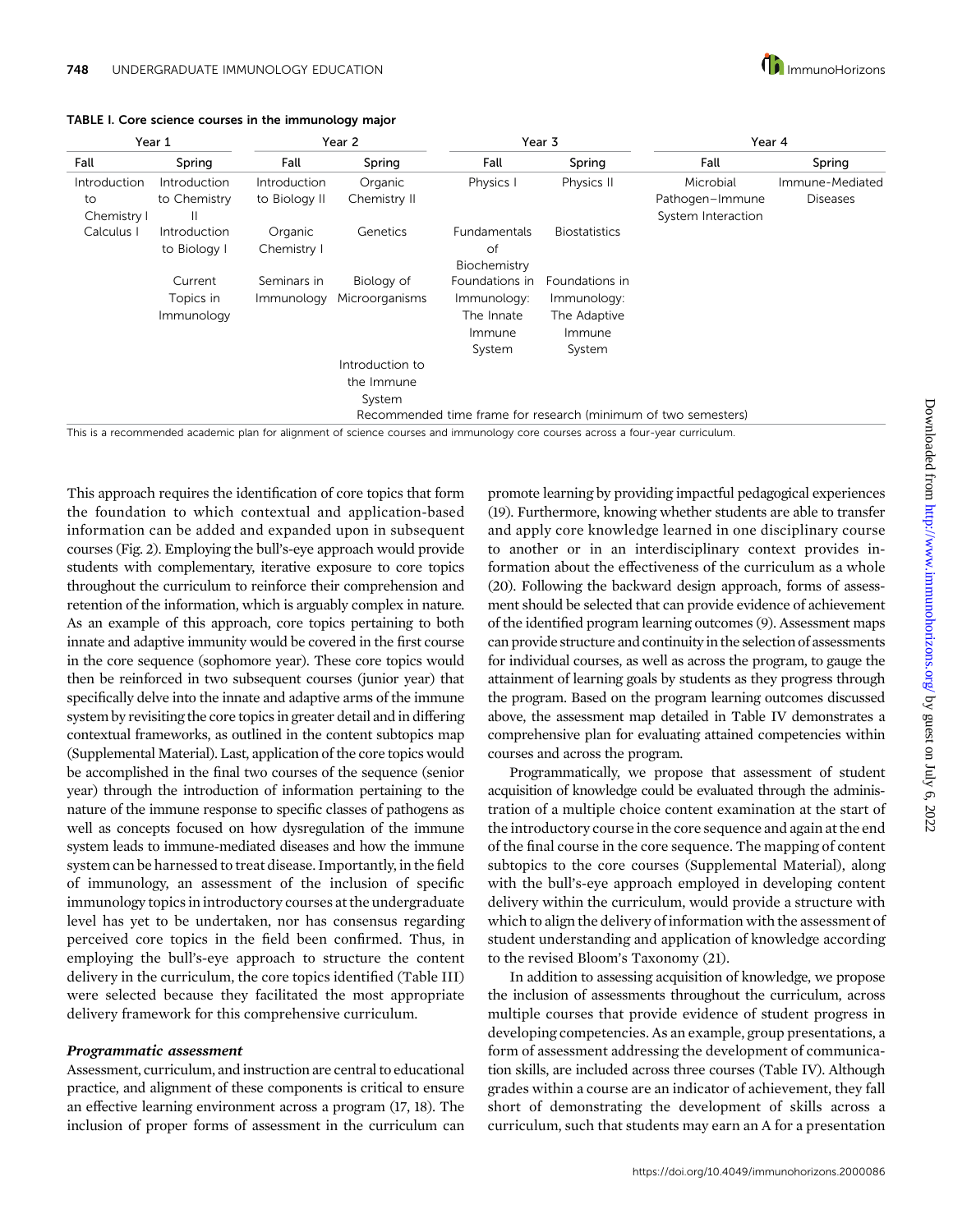

### **ID** ImmunoHorizons **TABLE 1000 CONTROLS TO A SET A SET A SET A SET A UNDERGRADUATE IMMUNOLOGY EDUCATION 749**

### TABLE II. Content objectives of the curriculum

| <b>Program Content Objectives</b>            |
|----------------------------------------------|
| Introduction to immunology                   |
| Innate immune responses                      |
| Lymphocyte development and activation        |
| Humoral and cell-mediated immune responses   |
| Mucosal immunity                             |
| Immunopathologies                            |
| Immunodeficiencies                           |
| Infectious disease and vaccines              |
| Immunologic methods and experimental systems |
| Immunotherapies                              |
|                                              |

The content objectives identify the principal subject areas covered in the core course sequence.

in a 200-level course, although they most likely have not fully mastered oral communication. Thus, assessment tools, such as the Valid Assessment of Learning in Undergraduate Education (VALUE) rubrics, should be considered. These rubrics were developed by teams of faculty and educational professionals because of efforts led by the Association of American Colleges and Universities and provide a method of assessing the developmental progression of student accomplishment, culminating in advanced and integrative learning (22). By implementing assessments involving oral presentations in multiple courses in the core sequence and using the Oral Communication VALUE Rubric (23), student progress in developing oral communication skills can be evaluated as the student gives subsequent presentations while progressing through the core sequence.

The selection and use of assessments within courses and across the curriculum determines a path for the development of learning activities and instructional methods that are centered around the core immunology content and will help students achieve the learning outcomes of the program. In addition to traditional lectures, we envision the incorporation of several different educational activities. These could include but certainly are not limited to information literacy learning exercises, teambased activities or collaborative concept mapping, case studies, and problem-based learning. The inclusion of a broad range of learning activities and educational modalities is essential to ensure that students not only master the discipline-specific content related to understanding the immune system but also so that they have varied opportunities to acquire the broad range of transferrable competencies that they will need for success at the next level.

### Opportunities for interdisciplinary learning in the immunology curriculum

As noted previously, there have been numerous calls for an increased emphasis on the interdisciplinary nature of science at the undergraduate level. Indeed, this parallels the more recent evolution of convergent science, in which knowledge and technologies from distinct scientific disciplines are harnessed to solve a specific problem. Education in immunology provides an ideal focus that can be used to introduce students to interdisciplinary concepts in science, regardless of whether one is talking about foundational or applied information. Ironically, this is perhaps

one of the reasons that education in immunology has traditionally been limited to the graduate and professional levels; it is the inherent belief that students must have a foundational understanding of a number of other scientific disciplines before they can effectively understand how the immune system works. We argue that this is not the case and that undergraduates can be taught immunology in a context that reinforces their understanding and appreciation of other scientific disciplines while at the same time mastering foundational knowledge of the immune system.

There are numerous examples that one can cite to reinforce this perspective, regardless of whether one is focused on teaching undergraduate students about foundational or appliedinformation pertaining to the immune system. At the foundational level, for example, when talking about trafficking of immune cells in the body, one can reinforce principles of cell biology, biochemistry, physiology, and anatomy in a single lecture. Teaching students about the mechanisms used to generate diversity in the T and B cell AgR repertoire provides anideal opportunity to introduce concepts in genetics, cell biology, and biochemistry. Another concrete example of the interdisciplinary nature of immunology can be provided by teaching students about flow cytometry, which is one of the most important tools used to study the immune system and is also used in diagnostic and therapeutic settings. Flow



curriculum.

Core topics form the basis of content knowledge within the curriculum, which is then expanded upon and applied as students progress through the core course sequence.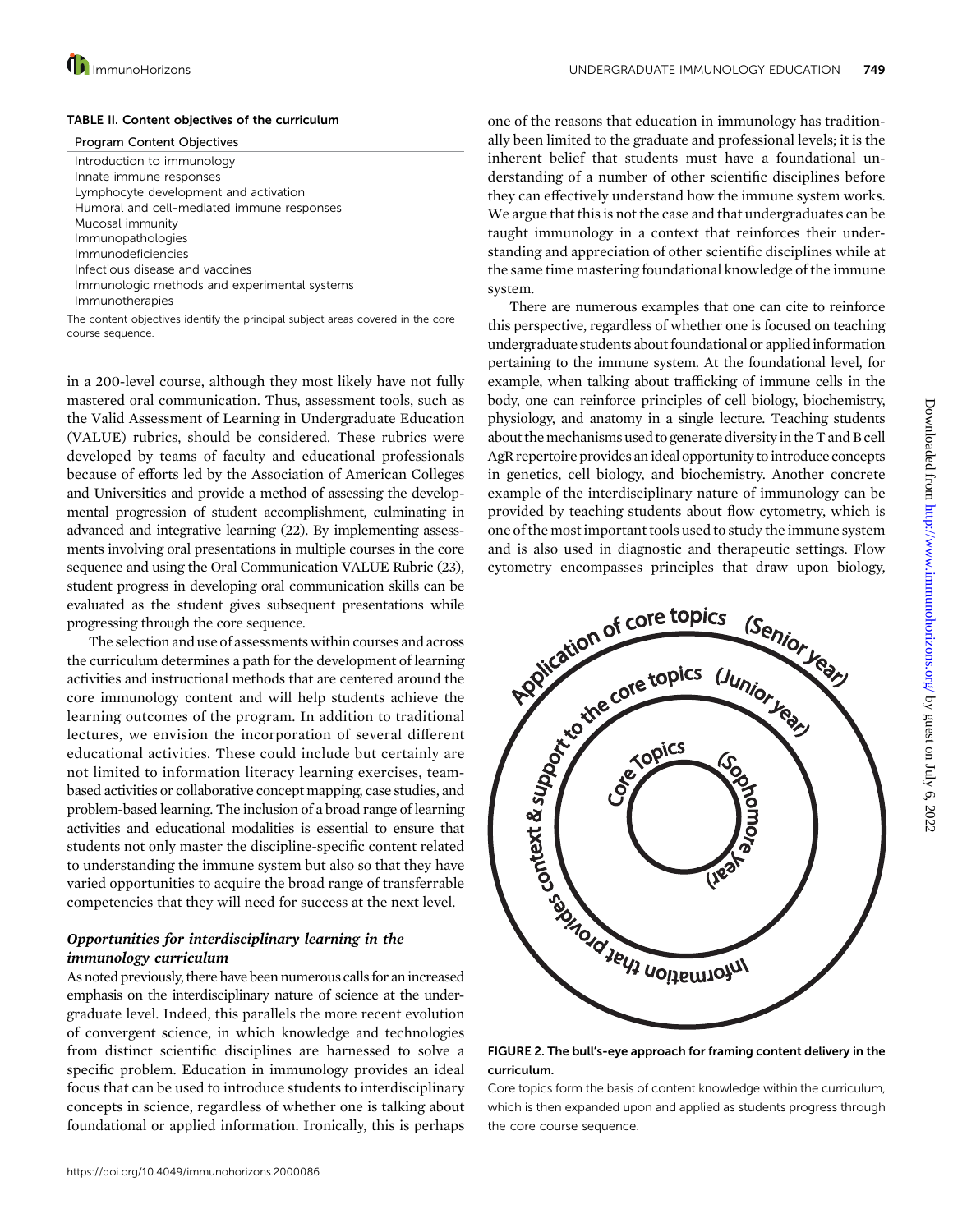

### TABLE III. Topics covered in the core courses of the immunology major

| Introduction to immunology                                                                                       |
|------------------------------------------------------------------------------------------------------------------|
| Basics of hematopoiesis                                                                                          |
| Categories of cell types, characteristics, and functions                                                         |
| Anatomy of the lymphoid organs and tissues                                                                       |
| Trafficking of leukocytes throughout the body                                                                    |
| Properties of receptor-ligand interactions                                                                       |
| Characteristics of signaling molecules and tyrosine-dependent pathways                                           |
| Innate immune responses                                                                                          |
| Functional elements: barriers, cells, tissues, and soluble mediators                                             |
| Characteristics, functions, and activation mechanisms of innate immune cells                                     |
| Pattern recognition receptors, pathogen/damage-associated molecular patterns                                     |
| Mechanisms of extravasation, phagocytosis, and pathogen destruction                                              |
| Function and components of the inflammatory response                                                             |
| Activation and functions of the acute phase response                                                             |
| Activation, regulation, and functions of the complement system                                                   |
| Cooperation of complement and the inflammatory response in the elimination of pathogens                          |
| The role of NK cells and the IFN response in eliminating viral pathogens                                         |
| Processes performed by innate immune cells that result in the activation of the adaptive response to a pathogen  |
| Lymphocyte development and activation                                                                            |
| Functional components of lymphocyte AgR                                                                          |
| Organization and expression of lymphocyte AgR genes                                                              |
| BCR and TCR gene rearrangements                                                                                  |
| Processes of B and T cell development from a stem cell to a mature cell                                          |
| Structure, function, and expression patterns of classical MHC molecules                                          |
| The role of APC and Ag processing and presentation pathways in T lymphocyte activation                           |
| Mechanisms of B cell activation by T-independent and T-dependent Ags                                             |
| Ab structure, structural isoforms, isotypes, and Aq-Ab interactions                                              |
| Humoral and cell-mediated immune responses                                                                       |
| T-independent B cell responses                                                                                   |
| T-dependent B cell responses, linked recognition, generation of high-affinity Ab production, and class switching |
| Ab-mediated effector functions                                                                                   |
| The role of APC and cytokines on the differentiation of T cell subsets                                           |
| CD4 <sup>+</sup> T cell-mediated functions                                                                       |
| CD8 <sup>+</sup> T, NK, and NKT cell functions                                                                   |
| Characteristics and function of memory responses                                                                 |
| The core topics that form the basis of the content delivery frame are listed in this table.                      |

chemistry, physics, engineering, mathematics, statistics, and bioinformatics. Teaching students about flow cytometry (24–26) provides an excellent example of the importance of convergent science to create a technology that has widespread application to the field of immunology and to medicine. Moreover, understanding the principles of flow cytometry provides an opportunity for students to learn about related technologies, including mass cytometry (27–29) and imaging flow cytometry (Image-Stream) (30, 31) that, in turn, can be used to introduce students to other related imaging technologies that are used not only for basic research but also for diagnosis and treatment of disease. It is important to note that, as technology changes, it may be necessary to revise the curriculum to reflect advances made in a specific technology or to present new technologies that may be covered to more effectively demonstrate the interdisciplinary nature of science. Finally, when talking about immune-mediated diseases, it is possible not only to discuss how dysregulation of normal physiological processes can lead to disease but also to present concepts related to the use of core scientific knowledge for the development of diagnostics and therapeutic interventions to detect and cure disease. As an example, when teaching students about immune-mediated diseases, such as systemic

lupus erythematosus, one can draw connections between genetics, microbiology, environmental science, and pathophysiology to explain the etiology and progression of the disease as well as to present the mechanisms by which dysregulation of the immune system drives the disease process. In conclusion, the study of the immune system provides numerous opportunities to promote interdisciplinary science education for students at the undergraduate level, albeit with the challenge that it requires a fairly high-level understanding of core concepts in various scientific disciplines.

### Development of scientific literacy and inquiry through research experience

As noted above, numerous reports have called for an enhanced emphasis on providing opportunities to students that teach them about scientific inquiry or the scientific method. Toward that goal, undergraduate research opportunities reinforce concepts taught in the classroom while also providing a context in which to apply that information while learning about the scientific process. The skills, knowledge, and attitudes associated with an appreciation of the scientific process can be provided via a number of approaches, but one of the most effective is through student-driven,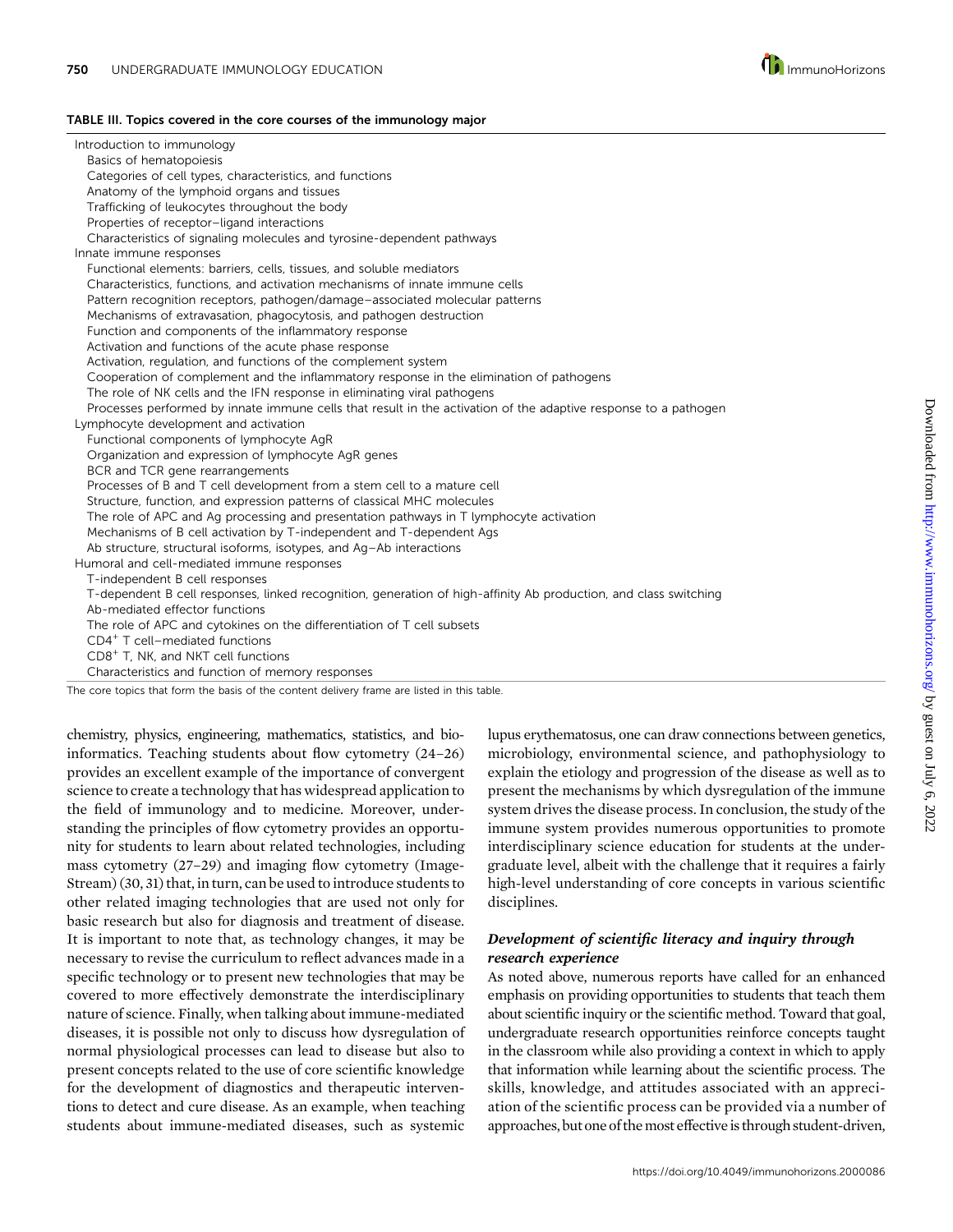|                                                                                                         |                                                        | Core Course Sequence |   |        |                                            |                            |          |
|---------------------------------------------------------------------------------------------------------|--------------------------------------------------------|----------------------|---|--------|--------------------------------------------|----------------------------|----------|
| Program Learning Outcomes                                                                               | Assessments                                            |                      |   |        | Introduction Innate Adaptive Host-Pathogen | Immune<br><b>Disorders</b> | Research |
| Acquire appropriate content                                                                             |                                                        |                      |   |        |                                            |                            |          |
| knowledge                                                                                               |                                                        |                      |   |        |                                            |                            |          |
|                                                                                                         | Content examination                                    | X                    |   |        |                                            | $\times$                   |          |
| Communicate effectively                                                                                 |                                                        |                      |   |        |                                            |                            |          |
|                                                                                                         | Presentations (VALUE rubric)<br>Written reports (VALUE | $\times$             | X | $\chi$ | X                                          | X                          |          |
|                                                                                                         | rubric)                                                |                      |   |        |                                            |                            |          |
|                                                                                                         | Research project thesis<br>Research project            |                      |   |        |                                            |                            | Χ<br>X   |
|                                                                                                         | presentation                                           |                      |   |        |                                            |                            |          |
| Work well as part of a team                                                                             |                                                        |                      |   |        |                                            |                            |          |
|                                                                                                         | Group presentations                                    | X                    | X | Χ      |                                            |                            |          |
|                                                                                                         | Team-based learning<br>activities                      |                      | X | X      |                                            |                            |          |
| Develop problem-solving, critical<br>thinking, scientific inquiry, and<br>quantitative reasoning skills |                                                        |                      |   |        |                                            |                            |          |
|                                                                                                         | Information literacy                                   | $\chi$               | X | X      |                                            |                            |          |
|                                                                                                         | assignments                                            |                      |   |        |                                            |                            |          |
|                                                                                                         | Data analysis assignments<br>Research                  |                      | X | X      |                                            |                            | X        |
| Behave professionally and<br>ethically                                                                  |                                                        |                      |   |        |                                            |                            |          |
|                                                                                                         | Class attendance and                                   | X                    | X | X      | X                                          | X                          |          |
|                                                                                                         | participation                                          |                      |   |        |                                            |                            |          |
|                                                                                                         | Conduct in research training                           |                      |   |        |                                            |                            | X        |

### TABLE IV. Assessment map for the immunology major

Recommended assessments in the core courses of the major aligned with the program learning outcomes.

inquiry-based, undergraduate research opportunities (32–34). Concepts are best understood by students when they are given the opportunity to apply them in real-life settings (35, 36). Furthermore, undergraduate research opportunities can promote the development of competencies such as critical thinking and problem-solving (37, 38). Ideally, students should have access to a course(s) that provides an overview of the following topics: the scientific process, how to access the scientific literature and use databases, procedures for recording and storing experimental data, and research safety. Exposure of students to such topics prior to undertaking an independent research project is essential for ensuring that students are prepared to gain the maximum benefit from the experience. Undergraduate research also provides numerous opportunities to teach students about the ethical conduct of research, rigor and reproducibility, and personal responsibility with respect to how one is supposed to conduct themselves in professional settings. These competencies can be assessed to ensure that students have mastered the requisite knowledge, skills, and attitudes. Accordingly, we propose that a comprehensive immunology curriculum would have embedded within it the requirement that students engage in a hands-on research experience. Where opportunities and resources are available, we would propose that students work on an independent research project within a laboratory across a minimum of two semesters (credit hours totaling 6–10 h per semester) any time during the sophomore, junior, or senior

year (Table I) and engage in laboratory meetings and journal clubs.

However, we recognize institutions often have limited resources, and demand for undergraduate research experience can exceed departmental capacity. An alternative option may be course-based undergraduate research experiences (CUREs), which allow students exposure to a variety of research methods. An increasing number of CUREs have demonstrated student learning gains and the development of competencies similar to students conducting independent research projects within a laboratory (39–41). Furthermore, CUREs can also reinforce interdisciplinary learning (42, 43). Last, class-based learning activities that teach students how to access information through appropriate sources, create effective literature searches, identify relevant articles, and extract information pertinent to answering a question or formulating an idea develop and reinforce scientific information literacy skills.

Although the type of research experiencemay vary, the purpose for including an undergraduate research experience in the curriculum is to provide students with exposure to cuttingedge research in immunology that fosters the acquisition of critical thinking, problem-solving, quantitative and analytical skills, and enhances communication skills, both orally and in writing, and to again demonstrate the importance of interdisciplinary scientific principles for the discovery and application of new knowledge (36, 44–46).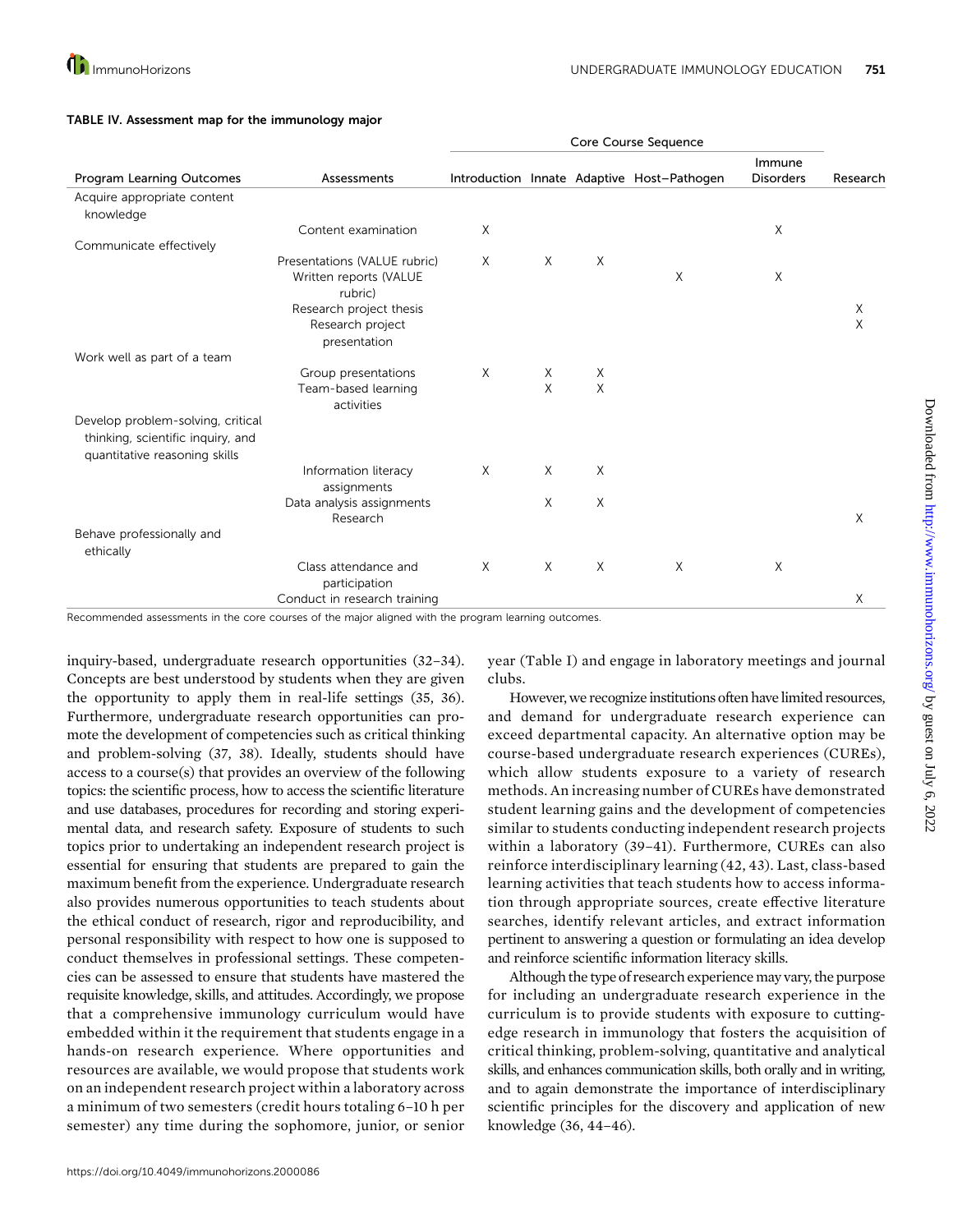### **DISCUSSION**

In this essay, we outline a model for the development of a fouryear comprehensive undergraduate immunology major. Although training in immunology has historically been done at the graduate level, calls for reform in undergraduate biology education have focused on interdisciplinary learning, acquisition of scientific literacy, and the development of transferrable competencies. The emphasis on these important outcomes, coupled with an increased need for individuals with specialized knowledge of the immune system, have intensified the exploration of immunology education at the undergraduate level. We propose that the creation of specialized majors in immunology meets a critical need to provide interdisciplinary science education with an in-depth focus on the immune system and that such majors can also foster the development of critical thinking and problem-solving, as well as quantitative and analytical skills, and generate well-rounded graduates who have the necessary attributes to succeed in a range of careers in the biomedical sciences.

As noted previously, several reports have called for a focus on interdisciplinary science education (1, 2, 20) to foster an appreciation of the interrelationships between different scientific disciplines and the important role that convergent science plays in not only the discovery of new knowledge, but also in the application of knowledge for the development of new technologies and, in the healthcare arena, the development of novel diagnostics and therapeutic interventions. A major impetus for creating a new major that focuses on immunology is the fact that understanding the immune system inherently relies on knowledge in a number of other scientific disciplines, including cellular and molecular biology, genetics, biochemistry, physiology, anatomy, and microbiology. This fact presents both a challenge and an opportunity when developing a curriculum that is focused on the immune system at the undergraduate level. The challenge is that students need to have an introduction to basic principles from several scientific disciplines and to understand the fundamental paradigms associated with each discipline to fully comprehend what the immune system is and how it functions. The introduction of immunology topics early in the undergraduate educational timeline likely would occur at a point when many key principles in science are converging in the minds of science majors. Thus, although it is a challenge to teach concepts pertaining to the immune system that require application of knowledge from broad scientific disciplines, it is also a significant opportunity to reinforce the application of that knowledge in the context of immunology.

Although we foresee an undergraduate immunology major meeting the needs of talented, highly motivated students who desire careers in the health professions and research and who will likely pursue advanced education in professional and graduate school settings, there may be institutional settings in which such a program cannot be replicated, and there may be students with diverse interests who want to get exposure to immunology but not dedicate themselves to a major with an intensive focus on the immune system. Furthermore, there are many ways that concepts in immunology can be combined with other scientific disciplines from a curricular standpoint that may dictate the need for a different overall curricular design. For example, the relevance of immunology to public or global health is readily apparent and might require specific considerations for curricular development. Other examples include the potential relationships between evolutionary biology, bioinformatics, or environmental ecology and immunology. Thus, different institutions or programs may choose to develop immunology curricula that have unique foci that go beyond what has been proposed in this work. Clearly, there are several factors that drive course development and content selection at any institution, and as a result, there is no singular way of teaching immunology at the undergraduate level.

### **CONCLUSIONS**

Calls for reform in undergraduate biology education include increased emphasis on the interdisciplinary nature of science. Although training in immunology has historically been reserved for the graduate level, the inherently interdisciplinary nature of immunology may make it an ideal platform for interdisciplinary science education at the undergraduate level. The intent of describing the components of a proposed undergraduate immunology curriculum in this essay is to provide a resource for undergraduate educators that can be broadly applied within a variety of programmatic contexts. Additionally, it is hoped that it will foster dialogue among educators in the immunology community that leads to the establishment of effective mechanisms for communication and collaboration that facilitate the development of additional comprehensive, undergraduate immunology programs at other institutions. Moreover, by bringing together a community of immunology educators, the intent is to provide a way to continually refine these curricula over time, based on the use of assessment to create validated, evidence-based approaches that can adapt to scientific, technical, and social changes that impact our understanding of immunology as well as novel teaching and learning strategies going forward.

### DISCLOSURES

The authors have no financial conflicts of interest.

#### ACKNOWLEDGMENTS

Internal support was provided by the Department of Microbiology, University of Alabama at Birmingham School of Medicine.

### **REFERENCES**

1. American Association for the Advancement of Science (AAAS). 2011. Vision and change in undergraduate biology education: a call to action. Final report. Available at: [https://visionandchange.org/.](https://visionandchange.org/) Accessed: November 12, 2020.